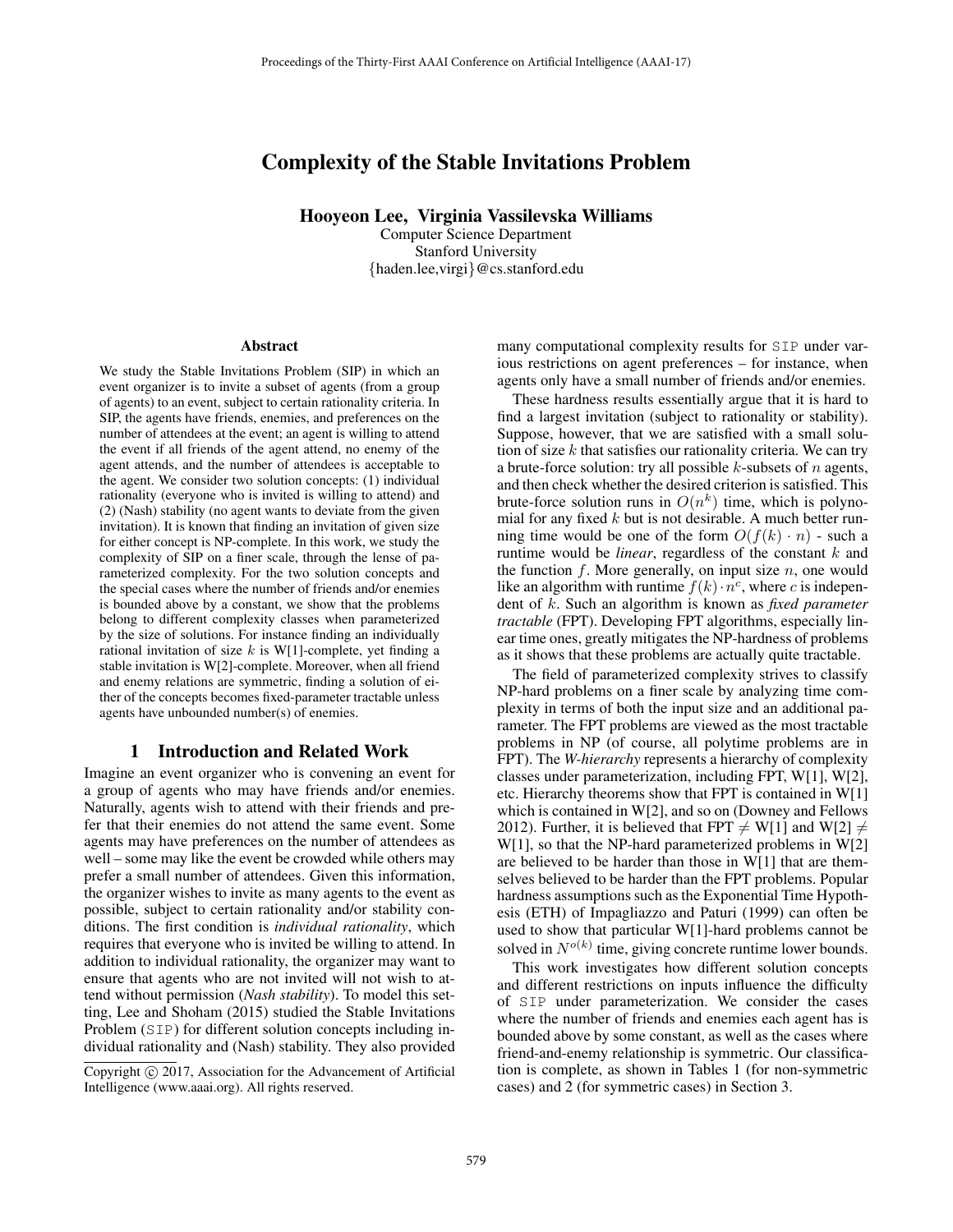Related Work. Lee and Shoham (2015) proposed the Stable Invitations Problem (SIP), and provided many complexity results of SIP. Our work is an extension to their work. We analyze SIP on a finer scale than the classical complexity, and further consider an interesting special case in which friend and enemy relationship is symmetric, and show that the symmetry plays a crucial role in complexity of the problems. Lee and Shoham (2015) in turn stated that SIP was motivated by the Group Activity Selection Problem (GASP) (Darmann et al. 2012), in which there are multiple activities being organized, and agents have preferences over activities as well as the number of participants in each activity; yet agents have anonymous preferences in that they do not have friend-and-enemy relationships. In the Group Activity Selection Problem, the goal is to assign as many agents to activities as possible, subject to rationality criteria similar to what we defined earlier. Darmann et al. (2012) provided many complexity results (most of which are NPhard results) for the Group Activity Selection Problem, even under various restrictions on preferences of agents.

Both GASP and SIP can be viewed as hedonic coalition games with concise representation of preferences of agents (linear in the size of input, as opposed to exponential). More details on how these two problems are related to Hedonic Games can be found in Section 2.2 of the work by Darmann et al. (2012) and Section 2 of the work by Lee and Shoham (2015). Much work has been devoted to analyzing solution concepts in hedonic coalition games such as stability and Pareto-optimality (Bogomolnaia and Jackson 2002; Dreze and Greenberg 1980; Aziz and Brandl 2012). In this work, we focus on analyzing computational complexity of finding solutions under two of these concepts – namely, individual rationality and stability. Ballester (2004) provides a number of classical complexity results (in fact, hardness results) for finding a core-stable, Nash-stable, or individually rational outcome in hedonic games and anonymous hedonic games. However, as Lee and Shoham (2015) mention in their work, these hardness results do not imply similar hardness results for SIP; furthermore, our results go beyond NPhardness as we place variations of SIP into the W-hierarchy.

## 2 Definitions and Known Results

We begin by introducing the definitions proposed by Lee and Shoham (2015), yet we make modifications to notation for readability and consistency in this paper.

Definition 1. An instance of the Stable Invitations Problem (SIP) is given by a set of agents  $N = \{a_1, a_2, \ldots, a_n\}$ , and an *approval set*  $S_i \subseteq [1, n]$ , a *friend set*  $F_i \subseteq N$ , and an *enemy set*  $E_i \subseteq N$  for each agent  $a_i \in N$ . It is interpreted that agent  $a_i$  is willing to attend if all friends in  $F_i$  attend, no one in  $E_i$  attends, and the number of attendees (including  $a_i$ ) is acceptable (i.e., the number is contained in  $S_i$ ).

**Definition 2.** An invitation  $I$  in  $SIP$  is a subset of agents. We say that an invitation I is *individually rational* (IR) if

for every agent  $a_i \in I$ ,  $|I| \in S_i$ ,  $F_i \subseteq I$ , and  $E_i \cap I = \emptyset$ .

We say that an invitation I is *(Nash) stable* if it is individually rational, and if for every agent  $a_j \notin I$ ,  $|I'_j| \notin S_j$ ,  $F_j \nsubseteq I'_j$ , or  $E_j \cap I'_j \neq \emptyset$  where  $I'_j = I \cup \{a_j\}$ .

Individual rationality (IR) requires that every invited agent is willing to attend. Stability further requires that those who are not invited are not willing to participate (without permission of others) because not all of her friends are attending, some of her enemies are attending, or the number of attendees would be unacceptable. We consider the following two problems of finding invitations of size  $k$ :

- k-IR-Invitation:  $\exists$  IR invitation of size k?
- k-Stable-Invitation:  $\exists$  stable invitation of size k?

We first consider restrictions on inputs by limiting the size of largest friend-sets and enemy-sets, respectively. For integer constants  $\alpha$  and  $\beta$ , if an instance of SIP satisfies  $|F_i| \leq \alpha$  and  $|E_i| \leq \beta$  for all  $a_i \in N$ , we call it an  $(\alpha, \beta)$ -instance of SIP. Lee and Shoham (2015) showed that SIP can be solved in polytime only if  $\alpha$  and  $\beta$  are small enough, but the problems are NP-hard in general. We will consider the same restrictions in this work, and provide our complete analysis of parameterized complexity of SIP.

In addition to these restrictions, we consider the special case where agents have symmetric relationships.

**Definition 3.** Given an instance of SIP, we say that agents have *symmetric social relationships* if  $a_j \in F_i$  if and only if  $a_i \in F_j$  and  $a_i \in E_i$  if and only if  $a_i \in E_l$  for every  $a_i$ .

Symmetric relationships are present in many settings. In the political world, countries are either allies or enemies or neutral, and this relationship is symmetric. Another example is alliances of airlines – airlines that serve similar regions are competing directly with each other while wish to partner with airlines from other regions to complement their routes. When a new alliance is being formed, some members only want to be in an alliance if they are together and others would not want to join if their enemies are there. Furthermore, the symmetric relationships can model settings with quite versatile structure. For instance, friendship and enemy relationships are not transitive: a friend of a friend can be a friend or an enemy (Hawaiian Airlines is a partner with American, Delta, and United Airlines, which are direct competitors of one another) and an enemy of an enemy can be an enemy or a friend (American is an enemy of Delta which is an enemy of United but American is not a friend of United).

Theorem 1 summarizes the most relevant results of Darmann et al.  $(2012)$  and Lee and Shoham  $(2015)$  to this work.<sup>1</sup>

Theorem 1. k*-IR-Invitation and* k*-Stable-Invitation can be solved in polynomial time if*  $(\max_{a_i \in N} |F_i|)$  +  $(\max_{a_i \in N} |E_i|) \leq 1$  *(i.e.,*  $\alpha + \beta \leq 1$ *). In other cases, both problems are NP-hard.*

Note that k-IR-Invitation and k-Stable-Invitation are of the same classical complexity, even though stability is a stronger solution concept. Under parameterization, however, these two problems are contained in different complexity classes in the W-hierarchy (see Table 1). In what follows, we show that the parameterized complexity of these problems varies with different solution concepts and under different restrictions on inputs to SIP.

<sup>&</sup>lt;sup>1</sup>Darmann et al. (2012) showed easiness when  $\alpha = \beta = 0$ , while Lee and Shoham (2015) proved the other results.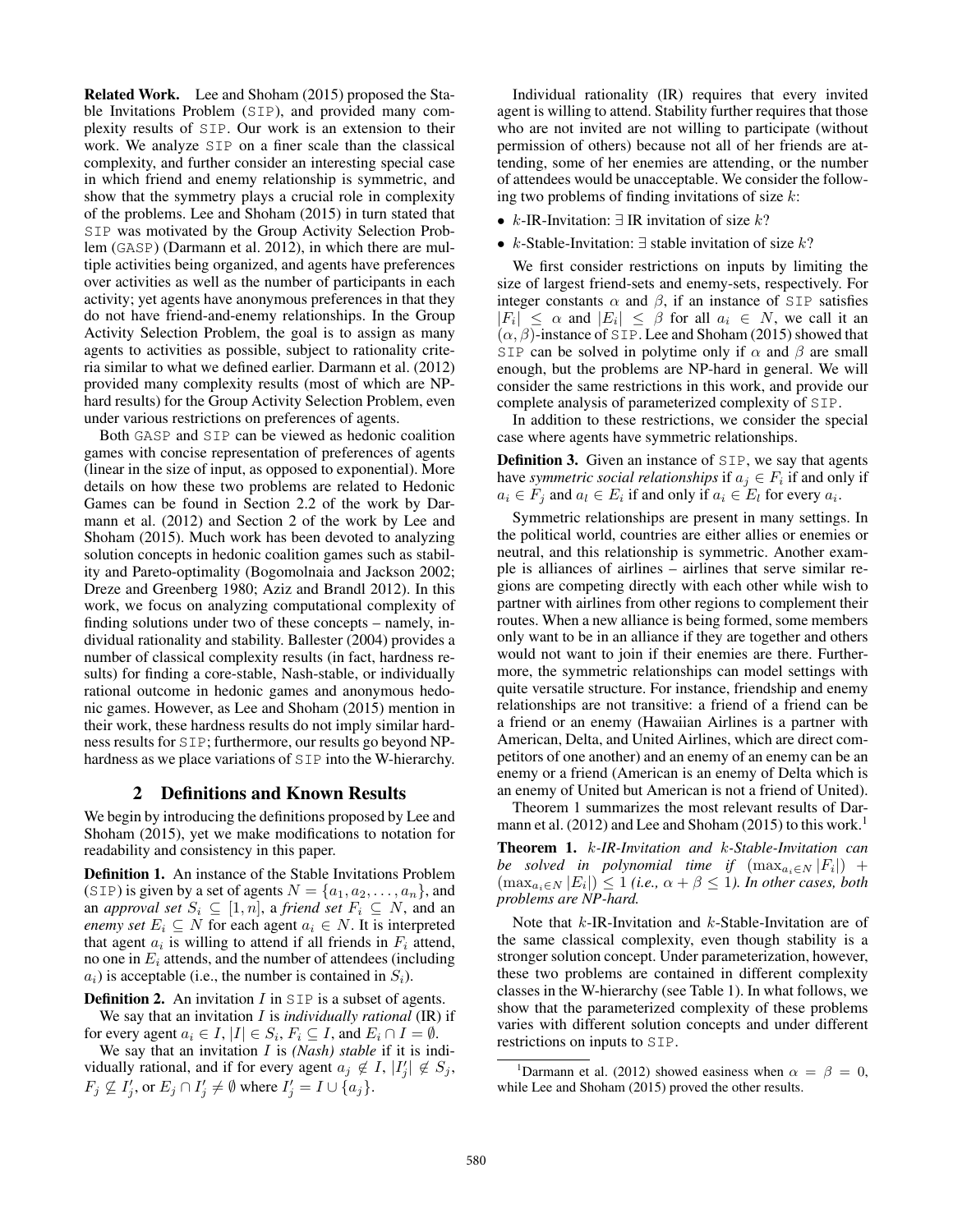|                 |          |              | $k$ -IR-Invitations |           | $k$ -Stable-Invitations |           |            |                   |  |
|-----------------|----------|--------------|---------------------|-----------|-------------------------|-----------|------------|-------------------|--|
|                 |          |              | k.                  | unbounded | $=$                     |           | $\kappa$   | unbounded $\beta$ |  |
| $\alpha = 0$    |          |              | <b>FPT</b>          | $W[1]$ -C |                         |           | <b>FPT</b> | $W[2]-C$          |  |
| $\alpha =$      |          | FPT          | FPT                 | $W[1]$ -C |                         | $W[1]$ -C | $W[1]-C$   | $W[2]$ -C         |  |
| റ<br>$\alpha >$ | $W[1]-C$ | WГ<br>$11-C$ | W[1]-C              | $W[1]-C$  | $W[1]-C$                | $W[1]-C$  | $W[1]-C$   | $W[2]$ -C         |  |

Table 1: Complexity of k-IR-Invitation and k-Stable-Invitation.  $f(k)$  can be an arbitrary function of k that only depends on k. All entries other than "P" imply NP-completeness. "W[1]-C" and "W[2]-C" mean W[1]-completeness and W[2]-completeness, respectively. Note that P and NP-completeness results were known prior to this work as summarized in Theorem 1, but all other results are original.

## 3 Parameterized Complexity

In this section, we study parameterized complexity of  $k$ -IR-Invitation and k-Stable-Invitation. Our main contributions are summarized in Table 1. For instance, finding an IR invitation of size k is in FPT when  $\alpha = 1$  and  $\beta$  is a positive constant (bounded above by some function of  $k$ ), but finding a stable invitation in the same cases is W[1]-complete.

#### 3.1  $k$ -IR-Invitation

Recall that  $k$ -IR-Invitation is the problem of finding an IR invitation of size k. When  $\alpha + \beta > 1$ , the problem is known to be NP-hard (Theorem 1). We first present easiness results: k-IR-Invitation is in W[1] in general, and it is in FPT if  $\alpha \leq$ 1 and  $\beta$  is bounded by some function  $f(k)$  of k. We then present hardness results by showing that  $k$ -IR-Invitation is W[1]-hard when  $\alpha \geq 2$  and/or  $\beta$  is unbounded.

Theorem 2. k*-IR-Invitation is in W[1].*

*Proof sketch.* We reduce the problem to the weighted circuit SAT <sup>2</sup> of constant depth and of weft at most 1.  $\Box$ 

**Theorem 3.** k-IR-Invitation is in FPT if  $\alpha$  < 1 and  $\beta$  <  $f(k)$  where  $f(k)$  can be an arbitrary function of k.

*Proof.* Without loss of generality, assume that  $k \in S_i$  for all  $a_i \in N$ . Otherwise, we can remove  $a_i$  from the input instance as no IR invitation of size k can contain  $a_i$ . If  $a_i$  is removed, and there is some  $a_j$  with  $a_i \in F_j$ , we remove  $a_j$ as well for the same reason. We repeat this removal process until no such agent remains (this can be done in linear time).

Let  $A$  be some polytime algorithm that solves  $k$ -IR-Invitation if  $\alpha \leq 1$  and  $\beta = 0$  (it exists due to Theorem 1). We will use  $A$  as a sub-routine in our FPT algorithm. Consider any coloring  $c$  which colors agents using two colors  $\{0, 1\}$ ; let  $c(i) \in \{0, 1\}$  be the color of agent  $a_i$ . We say that coloring c and IR invitation I of size k are *compatible*, if for every agent  $a_i \in I$ ,  $c(i) = 1$  and for every agent  $a_j \in \bigcup_{i:i \in I} E_i$ ,  $c(j)=0$ . Coloring c may be compatible with any number of solutions of size  $k$  (possibly none), and any solution of size  $k$  may be compatible with many colorings (but it is compatible with at least one coloring).

Given some arbitrary coloring  $c$ , we can find an IR invitation of size  $k$  that is compatible with  $c$  or determine that no compatible IR invitation exists in FPT time as follows. First, we re-color every agent  $a_i$  with  $c(i)=1$  to color 0 such that

 $\exists a_j \in F_i$  with  $c(j)=0$  or  $\exists a_l \in E_i$  with  $c(l)=1$  (order in which we re-color agents does not matter). This process does not re-color any agent  $a_i \in I$  if I is compatible with c. After the re-coloring step, let  $N_1 = \{a_i \in N : c(i) = 1\},\$ and we run the algorithm  $A$  on  $N_1$  as input. Suppose that A finds an IR invitation I of size k given  $N_1$ . I is individually rational because its friend constraints are satisfied (due to correctness of  $A$ ) and its enemy constraints are satisfied because no agent with color 0 is included in  $N_1$  (enforced by coloring). Now suppose that  $A$  reports that no IR invitation I of size k exists among the agents in  $N_1$ . Then there is no IR invitation of size  $k$  that is compatible with  $c$ ; if such invitation  $I' \subseteq N_1$  exists, then I' satisfies the friend constraints (because it is IR) and therefore  $A$  should find it, which is a contradiction. Thus if our algorithm begins with coloring compatible with some IR invitation(s), it will find one.

If we color agents uniformly and independently at random, then the probability of success of our algorithm is at least  $1/2^{(k+1)\beta}$  (because, with respect to some fixed IR invitation  $I^*$ , we must color all agents in  $I^*$  as 1 and the union enemies of agents in  $I^*$  as 0, to start with compatible coloring). If we run this algorithm  $2^{(k+1)\beta} \ln n$  times, the probability of success is at least  $1 - 1/n$ . Our FPT algorithm's runtime depends on the runtime of  $A$ . The algorithm can be de-randomized using a family of  $k$ -perfect hash functions as shown in the work by Alon et al. (1995).  $\Box$ 

Theorem 4. k*-IR-Invitation is W[1]-complete if* β *is not bounded above by any function* f(k)*.*

*Proof.* We reduce from k-Independent-Set. Given an arbitrary graph  $G = (V, E)$  and a parameter k, we create agents  $N = V = \{v_1, v_2, \ldots, v_n\}$ . For each  $v_i$ , define  $S_{v_i} = \{k\},$  $F_{v_i} = \emptyset$ , and  $E_{v_i} = \{v_j : (v_i, v_j) \in E\}$  (hence  $\beta$  is equal to the max-degree of nodes in G). If  $I \subset V$  is an independent set of size  $k$ , then  $I$  is an IR invitation in the instance we created: For all  $v_i \in I$ , we have  $|I| = k \in S_{v_i}$ ,  $F_{v_i} = \emptyset \subset I$ , and  $E_{v_i} \cap I = \emptyset$  because I is an independent set in the original graph. Conversely, suppose  $I$  is an IR invitation of size  $k$  in the instance we created. Then  $I$  is an independent set of size  $k$  because no two agents in  $I$  are enemies of each other, and thus their corresponding nodes in the graph are not neighbors of each others. This proves W[1]-hardness, and completenes follows from Theorem 2.  $\Box$ 

**Theorem 5.** k-IR-Invitation is W[1]-complete if  $\alpha \geq 2$ .

*Proof Sketch.* We reduce from k-Clique. Given an arbitrary graph  $G = (V, E)$  and a parameter k, we create a set of

<sup>&</sup>lt;sup>2</sup> For details the WCSAT problem see the work by Creignou and Vollmer (2015).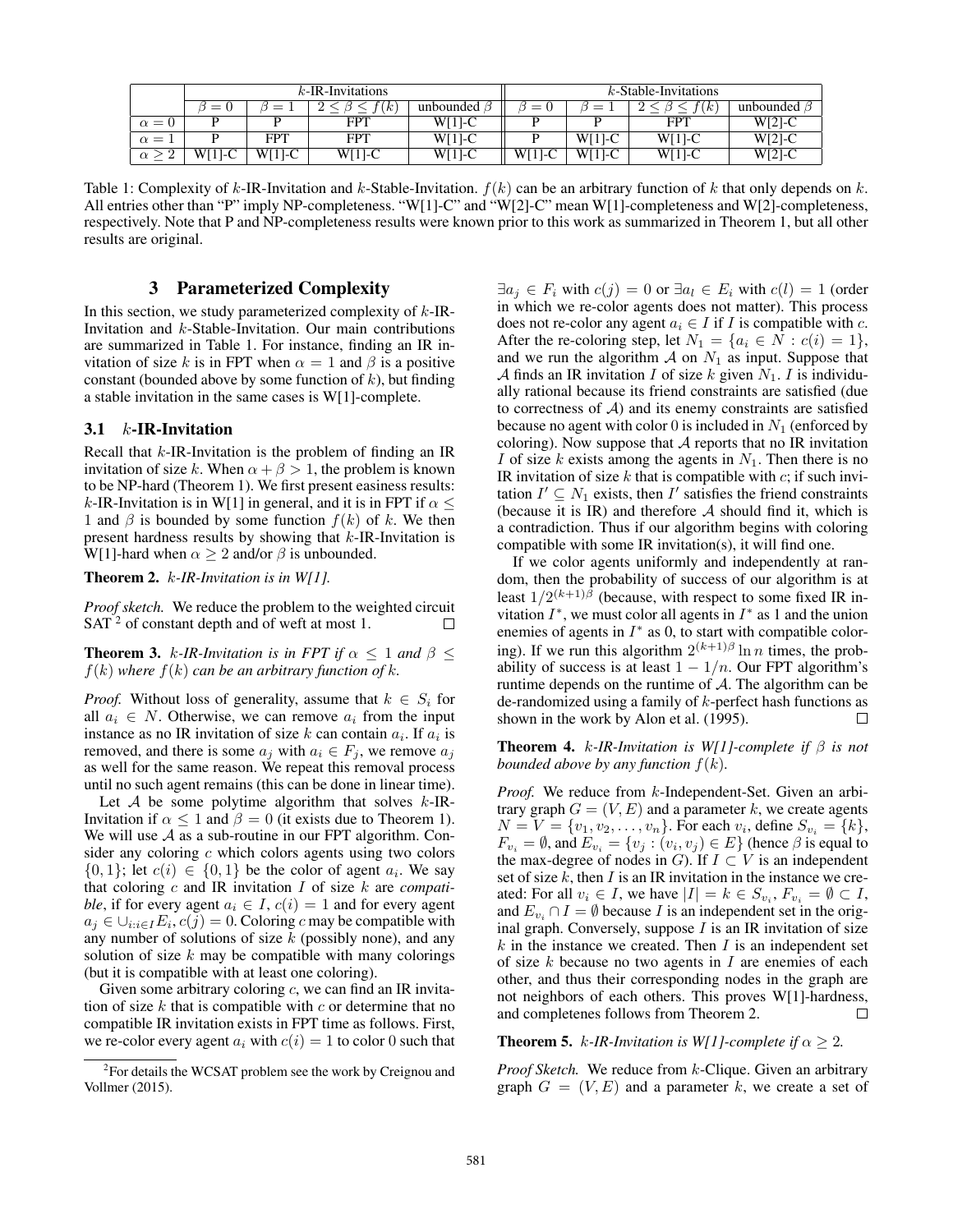agents N as follows. For each node  $v_i \in V$ , we create  $k^2$ node-agents that are labeled as  $w_{i,x}$  where  $x \in [k^2]$ . For each node-agent  $w_{i,x}$  we define  $F_{w_{i,x}} = \{w_{i,x+1}\}\$  (where  $w_{i,k^2+1}$  is understood as  $w_{i,1}$ ) and  $E_{w_{i,x}} = \emptyset$ . Note that an IR invitation must include all or none of the  $w_{i,x}$ 's for each i because of their friend sets. Next, for each edge  $(v_i, v_j) \in$ E, we create an edge-agent  $e_{i,j}$  with  $F_{e_{i,j}} = \{w_{i,1}, w_{j,1}\}\$ and  $E_{e_{i,j}} = \emptyset$ . Note that if an IR invitation includes  $e_{i,j}$ , then it must also include all  $2k^2$  node-agents of the form  $w_{i,x}$  and  $w_{j,x}$  with  $x \in [k^2]$  (due to friend sets).

Finally, define  $k' = k^3 + {k \choose 2}$  to be the parameter for the  $k$ -IR-Invitations we created, and define approval sets of all agents to contain  $k'$ . Clearly the instance we created satisfies  $\alpha = 2$  and  $\beta = 0$ . The number of agents we created is  $k^2|V| + |E|$ , polynomial in the size of the original instance. Proof of correctness of the reduction is omitted due to space. W[1]-completenes follows from Theorem 2.  $\Box$ 

### 3.2 k-Stable-Invitation

 $k$ -IR-Invitation and  $k$ -Stable-Invitation have the same classical complexity for all values of  $\alpha$  and  $\beta$ , but parameterization indicates that  $k$ -Stable-Invitation is a more difficult problem than k-IR-Invitation. This is not surprising because a stable invitation requires that everyone (whether invited or not) be satisfied with the invitation.

**Theorem 6.** k-Stable-Invitation is in W[2]. When  $\beta$  is *bounded above by some function* f(k)*, it is in W[1].*

*Proof sketch.* We reduce k-Stable-Invitation to the weighted circuit SAT (WCSAT) of constant depth and of weft at most 2; if  $\beta$  is bounded, then weft can be reduced to 1.  $\Box$ 

**Theorem 7.** *k*-Stable-Invitation is in FPT when  $\alpha = 0$  and  $\beta \leq f(k)$  *where*  $f(k)$  *can be an arbitrary function of k.* 

*Proof Sketch.* The main idea is similar to the algorithm for Theorem 3. However, finding a stable invitation is considerably more difficult due to uninvited agents. We first color all agents using two colors  $\{0, 1\}$  uniformly and independently at random; let c be this coloring such that  $c(i)$  is the color of agent  $a_i$ . If there is some  $a_i$  with  $c(i)=1$  such that  $k \notin S_i$ or  $\exists a_j \in R_i$ , then we re-color  $a_i$  to  $c(i)=0$ . We repeat this until no such agent remains. Now we will find  $k$  agents of color 1 that form a stable invitation. Agents of color 0 will be uninvited for sure, but we need to ensure stability – we must invite at least one enemy of every agent of color 0. This can be done in a brute-force manner in FPT time: The depth of search tree is at most  $k$  (as we can invite up to  $k$  agents) and the branching factor is  $f(k)$  (because each agent has at most  $f(k)$  enemies), and thus search space is bounded above by  $O((f(k))^k)$ . After choosing (at most) k agents to be included in the solution, the rest of the algorithm is similar to the algorithm for Theorem 3.  $\Box$ 

**Theorem 8.** k-Stable-Invitation is W[1]-complete if  $\alpha$ ,  $\beta$  > 1 *and*  $\beta$  *is bounded above by some function*  $f(k)$ *.* 

*Proof sketch.* We reduce from k-Clique. Let  $G = (V, E)$  be an arbitrary graph for the  $k$ -Clique problem with parameter k. Let us define  $k' = 2(k^3 + {k \choose 2})$  which is the parameter for

k-Stable-Invitation. For each node  $v_i \in V$ , we first create a group of  $2k^2$  node-agents (call them  $G_i$ ) such that  $G_i =$  ${w_{i,x} : x \in [2k^2]},$  and define  $F_{w_{i,x}} = {w_{i,x+1}}$  (where  $w_{i,2k^2+1}$  is understood as  $w_{i,1}$ ) and  $S_{w_{i,x}} = \{k'\}$ . For each edge  $(v_i, v_j) \in E$ , we create four edge-agents  $e_{i,j}, e'_{i,j}, f_{i,j}$ , and  $f'_{i,j}$ . Define  $F_{e_{i,j}} = \{w_{i,1}\}, F_{e'_{i,j}} = \{w_{j,1}\},$  and  $S_{e_{i,j}} =$  $S_{e'_{i,j}} = \{k'\}.$  Define  $F_{f_{i,j}} = \{e_{i,j}\}, E_{f_{i,j}} = \{e'_{i,j}\},$  and  $S_{f_{i,j}} = \{k'+1\}$ . Define  $F_{f'_{i,j}} = \{e'_{i,j}\}\text{, } E_{f'_{i,j}} = \{e_{i,j}\}\text{,}$ and  $S_{f'_{i,j}} = \{k'+1\}$ . This creates  $2k^2n$  node-agents and  $4|E|$  edge-agents, whose size is polynomial in  $n, k$ , and each agent has at most one friend and one enemy (satisfying  $\alpha =$  $\beta = 1$ ). The rest of the proof is omitted due to space, and W[1]-completenes follows from Theorem 6. П

**Theorem 9.** k-Stable-Invitation is W[1]-complete if  $\alpha \geq 2$ *and*  $\beta$  *is bounded above by some function*  $f(k)$ *.* 

*Proof sketch.* We reduce from  $k$ -Independent-Set. Let  $G =$  $(V, E)$  be an arbitrary graph, with parameter k. For each node  $v \in V$  we create a node-agent v with approval set  $S_v = \{k\}$  and friend set  $F_v = \emptyset$ . For each edge  $(v, w) \in E$ we create an edge-agent  $e_{v,w}$  with friend set  $F_{e_{v,w}} = \{v,w\}$ and approval set  $S_{e_{v,w}} = \{k+1\}$ . The rest of the proof is omitted due to space, and W[1]-completenes follows from Theorem 6. П

Theorem 10. k*-Stable-Invitation is W[2]-complete if* β *is not bounded above by any function of* k*.*

*Proof sketch.* We reduce from k-Dominating-Set. Given  $G = (V, E)$  and a parameter k, we create 2n node-agents by creating  $x_i$  and  $y_i$  for each  $v_i \in V$ . We define  $S_{x_i}$  =  ${k, F_{x_i} = \emptyset, E_{x_i} = {y_i} \cup {y_j : (v_i, v_j) \in E} \text{ and }$  $S_{y_i} = \{k\}, F_{y_i} = \emptyset, E_{y_i} = \{x_i\} \cup \{x_j : (v_i, v_j) \in E\}.$  A stable invitation cannot contain any of  $y_i$ 's because of their approval sets. $3$  The rest of the proof is omitted due to space, and W[2]-completenes follows from Theorem 6. П

### 4 Symmetric Social Relationship

Recall the definition of "symmetric social relationships" from Definition 3. Under symmetric social relationships, both  $k$ -IR-Invitation and  $k$ -Stable-Invitation admit efficient FPT algorithms when  $\beta$  is bounded, as shown in Table 2, although their complexity does not change when  $\beta$  is unbounded (W[1]-complete and W[2]-complete, respectively).

When we compare the results in Table 1 and Table 2, two interesting observations can be made. First, k-IR-Invitations and k-Stable-Invitations have the same classical complexity even under symmetric social relationships. Second, both problems now admit efficient FPT algorithms for broader domains of inputs – as long as  $\beta$  is bounded. Note that our classical complexity results are original (i.e., not implied by Theorem 1) because Lee and Shoham (2015) did not consider the special case of symmetric social relationships.

We shall utilize "friend graph" and "enemy graph" in our reductions throughout this section. In a friend (enemy)

 $3$ This reduction also proves Theorem 16 for the symmetric case.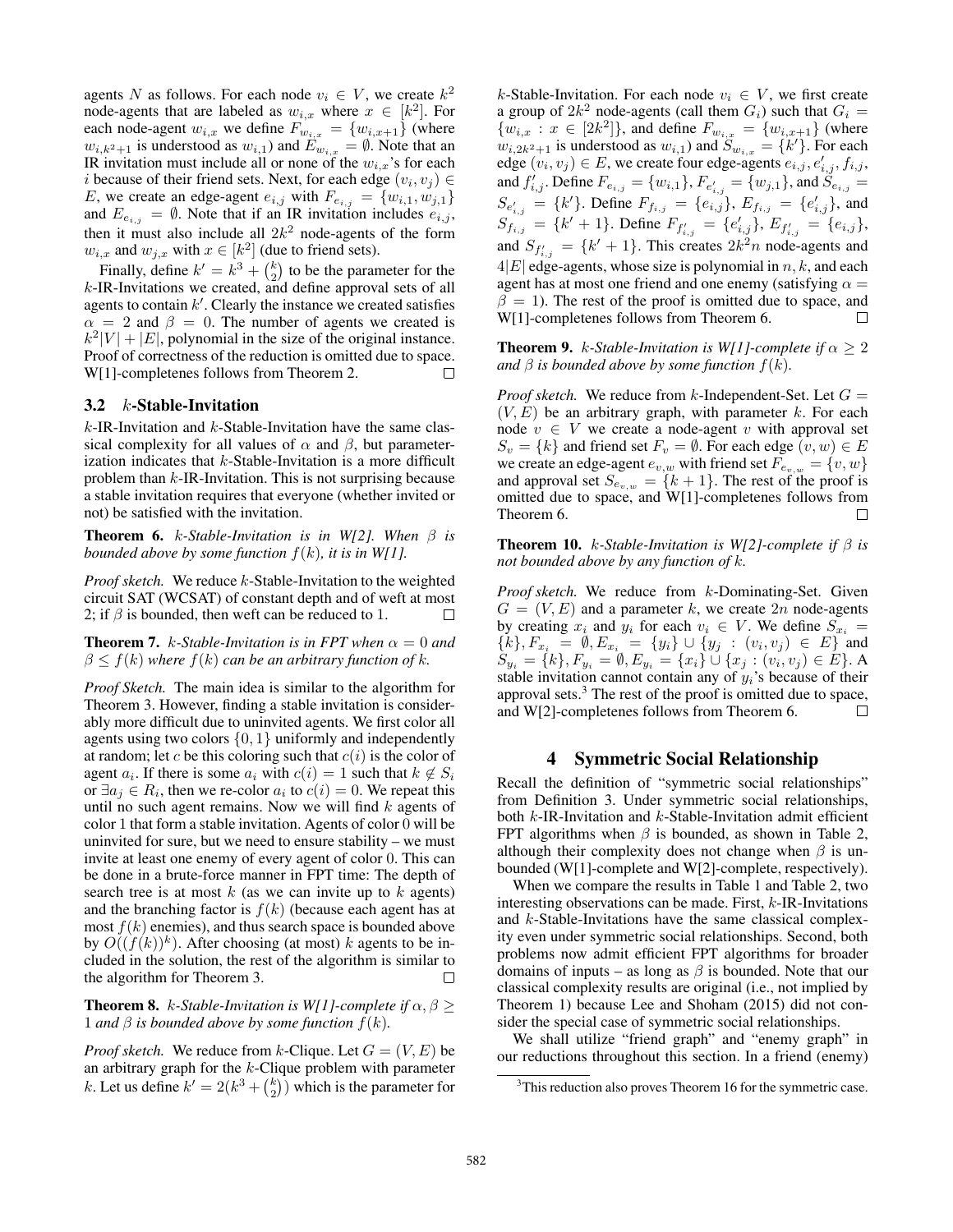|            | $k$ -IR-Invitations (symmetric social relationships) |     |     |          |           |  | $k$ -Stable-Invitations (symmetric social relationships) |     |          |           |  |
|------------|------------------------------------------------------|-----|-----|----------|-----------|--|----------------------------------------------------------|-----|----------|-----------|--|
|            |                                                      |     |     | $\kappa$ | unbounded |  |                                                          |     | $\kappa$ | unbounded |  |
| $\alpha =$ |                                                      |     |     | FPT      | W[1]-C    |  |                                                          |     |          | $W[2]-C$  |  |
| $\alpha =$ |                                                      |     | FPT | FPT      | $W[1]-C$  |  |                                                          | FPT | FP1      | W[2]-C    |  |
|            |                                                      | FPT | FPT | FPT      | W[1]-C    |  | FPT                                                      | FPT | FPT      | W[2]-C    |  |

Table 2: Complexity of SIP with symmetric social relationships.  $f(k)$  can be an arbitrary function of k that only depends on k. All entries other than "P" imply NP-completeness. "W[1]-C" and "W[2]-C" mean W[1]-completeness and W[2]-completeness, respectively. All results are original (including classical complexity results).

graph, nodes represent agents and there is an edge between nodes if they are friends (enemies).

### 4.1 Symmetric  $k$ -IR-Invitations

We first present classical complexity results for  $k$ -IR-Invitations under symmetric social relationships, followed by parameterized complexity results.

Theorem 11. *When agents have symmetric social relationships,* k*-IR-Invitations can be solved in polynomial time if (i)*  $\beta = 0$ *, (ii)*  $\beta = 1$  *and*  $\alpha \leq 1$ *, or (iii)*  $\beta = 2$  *and*  $\alpha = 0$ *. Otherwise, the problem is NP-hard.*

*Proof sketch.* Let us consider case (ii) in the statement. As before, without loss of generality assume that all agents accept the size k (i.e.,  $k \in S_i$  for all  $a_i \in N$ ). We first construct an *enemy graph* in which nodes represent agents, and we create an edge between two nodes if their corresponding agents are enemies of each other. For every pair of friends, we merge their nodes in this graph into a meta-node of weight 2 (if they are also enemies of each other, then we simply remove them from the graph); let us call the resulting graph a *friend graph*. Now finding an IR invitation of size k is equivalent to finding an independent set of total weight  $k$ in the friend graph. Although finding an independent set (of given size) is NP-hard, all nodes in the friend graph have at most two edges, and thus each connected component in the friend graph is either a path or a cycle. A dynamic programming algorithm can solve this problem in polytime.

Let us now prove that the problem is NP-hard if none of the three conditions in the statement holds. It is known that the Independent Set problem is NP-hard even if every node has degree at most 3 (Garey, Johnson, and Stockmeyer 1976). Given an instance of this problem, we can create an instance of k-IR-Invitations as follows. For each node, we create an agent  $a_i$  with  $S_i = \{k\}$  (agent only approves size  $k$ ). If there is an edge between two nodes, we make their corresponding agents enemies of each other. The resulting instance is a valid instance (with symmetric social relationships) of k-IR-Invitations with  $\alpha = 0$  and  $\beta = 3$  (because each node in the original instance as at most three neighbors). This shows NP-hardness of  $k$ -IR-Invitations with symmetric social relationships when  $\alpha = 0$ and  $\beta \geq 3$ . Other cases require some modifications to our reduction which we omit due to space reduction, which we omit due to space.

Theorem 12. *When agents have symmetric social relationships, k-IR-Invitations is in FPT if*  $\beta \leq f(k)$  *where*  $f(k)$ *can be an arbitrary function of* k*.*

*Proof.* As before, without loss of generality, assume  $k \in S_i$ for all  $a_i \in N$ . We first create a *friend graph* in which nodes represent agents, and we create an edge between two nodes if their corresponding agents are friends. Clearly, subsets of nodes in this graph and invitations have one-to-one correspondence. In the friend graph, it is clear that all or none agents in each component should be chosen to form an IR invitation. Thus, if any connected component contains two nodes whose corresponding agents are enemies of each other, then we can safely remove the component from the graph (as it cannot be included in any IR invitation). Likewise, if any component contains more than  $k$  agents, we can remove the component as well.

We then create an *enemy graph* in which nodes represent connected components in the friend graph. Each node in the enemy graph has a weight that is equal to the size of the component it represents, and we create an edge between two nodes if their corresponding components contain a pair of enemies (one agent in each component). Because each agent has at most  $\beta$  enemies, each node in the enemy graph has at most  $k \cdot \beta$  edges. Notice that an independent set in the enemy graph represents an IR invitation in the original instance.

Similarly to the FPT algorithm given in proof of Theorem 3, we use Color Coding to color each node in the enemy graph as  $\{0, 1\}$  with equal probability. If there is any edge in the enemy graph whose both end-points (components) are of color 1, then we re-color both of them as 0. We repeat this process until no such pair exists (which can be done in linear time by scanning through the edges). After this step, it is clear that all nodes of color 1 form an independent set; we can easily determine if a subset of nodes whose weight is  $k$ exists, using a knapsack-like algorithm.

Provided that an IR invitation of size  $k$  exists, this algorithm's probability of success is at least  $(1/2^k) \cdot (1/2^{k\beta}) \ge$  $1/2^{k(1+f(k))}$ . For any fixed IR invitation  $I^*$  of size k, we color all agents in  $I^*$  as color 1 with probability  $1/2^k$ , and with probability at least  $1/2^{k\beta}$  we color the union of enemies of all agents in  $I^*$  as color 0. Regardless of coloring of all other agents, this coloring will ensure that all agents in  $I^*$  remain to be of color 1 in the enemy graph, and thus our algorithm can find  $I^*$  (or some other solution).

The overall runtime of our algorithm is  $O(f(k)n)$  as all sub-routines can be implemented in linear time in size of each graph and each graph contains at most  $O(n)$  nodes and  $O(f(k)n)$  edges. We can repeat this randomized algorithm  $2^{k(1+f(k))}\ln n$  times to increase the probability of success to  $1 - 1/n$  (with overall runtime  $2^{k(1+f(k))}(f(k)n \ln n)$ ). This algorithm can also be de-randomized using a family of  $k$ -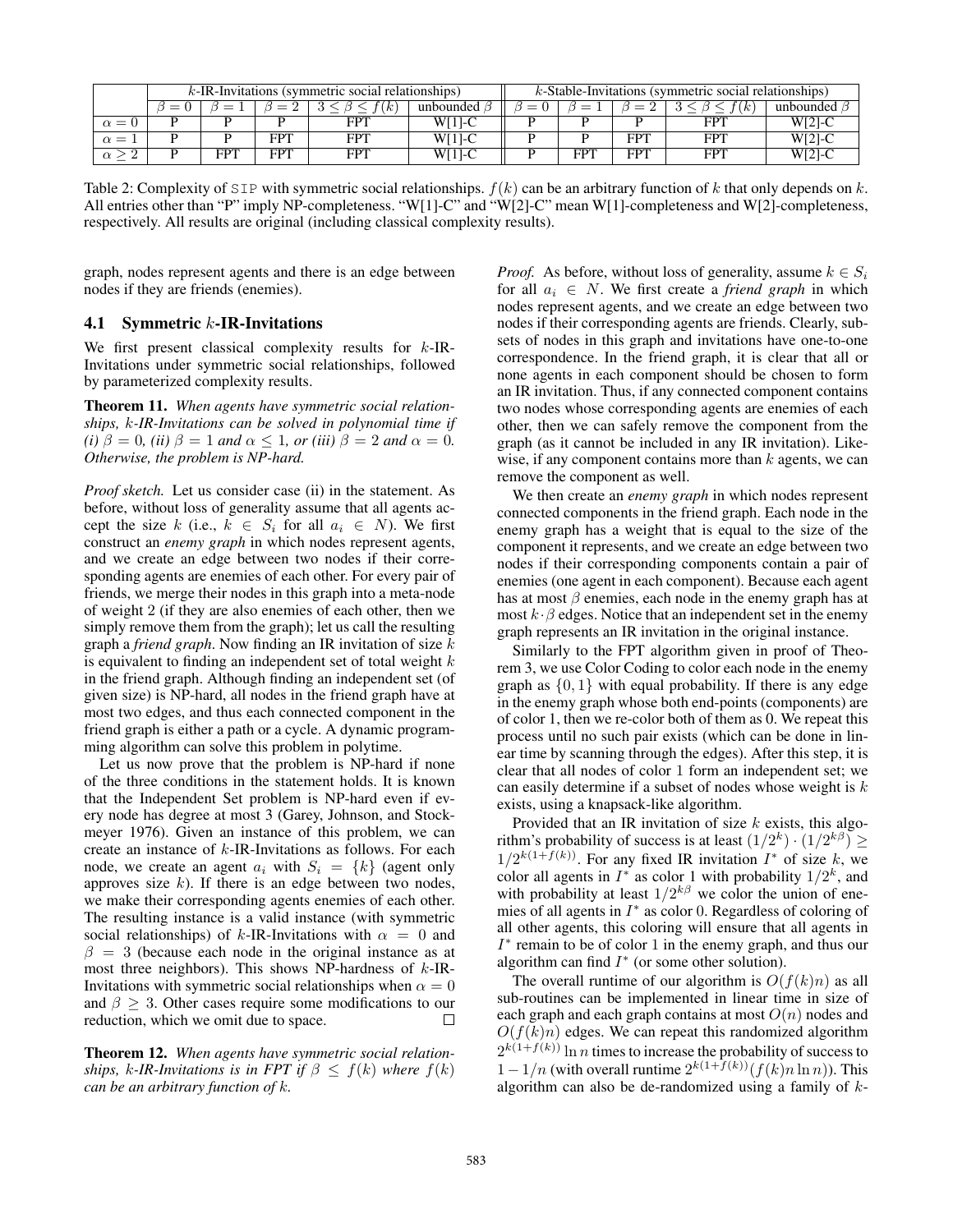perfect hash functions (Alon, Yuster, and Zwick 1995).  $\Box$ 

Lastly we show that  $k$ -IR-Invitations remains to be W[1]complete, even under symmetric social relationships, when  $\beta$  is not bounded. Proof of W[1]-hardness is similar to that of Theorem 4, and completeness follows from Theorem 2. We omit proof of Theorem 13.

Theorem 13. *When agents have symmetric social relationships,* k*-IR-Invitations is W[1]-complete if* β *is not bounded above by any function of* k*.*

#### 4.2 Symmetric  $k$ -Stable-Invitations

Interestingly, complexity of k-Stable-Invitations and that of k-IR-Invitations are identical, except when  $\beta$  is unbounded, if we assume symmetric social relationships. This implies that the combinatoric complexity due to social relationships plays an important role in SIP, and restrictions on social relationships (such as symmetry) can substantially reduce the complexity. Yet we emphasize that both polytime and FPT algorithms for k-Stable-Invitations are much more complicated than those for k-IR-Invitations, and much of its complexity is due to the additional requirement that uninvited agents must not be willing to attend.

We first present classical complexity results for k-Stable-Invitations under symmetric social relationships, followed by parameterized complexity results.

Theorem 14. *When agents have symmetric social relationships,* k*-Stable-Invitations can be solved in polynomial time if (i)*  $\beta = 0$ *, (ii)*  $\beta = 1$  *and*  $\alpha \le 1$ *, or (iii)*  $\beta = 2$  *and*  $\alpha = 0$ *. Otherwise, the problem is NP-hard.*

*Proof sketch.* Let us first consider the case (i) when  $\beta = 0$ . We construct a friend graph as before, and find connected components in this graph. Any stable invitation must contain all or none of nodes in each connected component. For each connected component, we check two things: Whether a stable invitation can contain all of nodes in the component and whether it can contain none of nodes in it. To check the first, we simply check if the component is of size  $k$  or less and if everyone in the component approves size k. To check the second, we check if the component contains two or more nodes (then we can leave them out) or if it is a singleton component but the only agent in it does not approve size  $k$  (then we can leave the agent out). All of these checks can be done in linear time. Now we can use a dynamic programming algorithm to determine whether a subset of connected components that contains k nodes over all such that every component (whether selected or not) does not violate the stability conditions (which can be easily checked by the two conditions we processed earlier).

Our reductions for  $k$ -IR-Invitations in proof of Theorem 11 show NP-hardness for k-Stable-Invitations as well, because agents only approve invitations of size  $k$  in our reduction; it ensures that any uninvited agent would be unwilling to attend due to the size of an invitation.  $\Box$ 

Theorem 15. *When agents have symmetric social relationships,* k-Stable-Invitations is in FPT if  $\beta \leq f(k)$  where  $f(k)$ *can be an arbitrary function of* k*.*

*Proof sketch.* The main idea is similar to that of our proof of Theorem 12, but we need an original idea to deal with stability conditions. As before, we proceed by creating a *friend graph*, removing certain connected components, creating an *enemy graph*, coloring components using two colors  $\{0, 1\}$ , and re-coloring any adjacent nodes of color 1 to color 0, as before. After the re-coloring step, any subset of nodes of color 1 forms an independent set in the enemy graph (and yields an IR invitation).

Hence we only need to worry about stability conditions while choosing a subset of nodes of color 1 to find a stable invitation. Doing so will exclude all nodes of color 0, but only the singleton nodes (i.e., agents with no friends) may violate stability condition. To avoid this, we are going to choose at least one enemy (of color 1) of each singleton node of color 0 who approves size  $k + 1$  in brute-force manner; the search space is bounded because we can only choose up to k agents and each agent has at most  $f(k)$  enemies (i.e., the search space is  $O((f(k))^k)$ ). This pre-selection process is the crucial step in our algorithm (and where we need the condition that  $\beta$  is bounded). The rest of the algorithm is straightforward, and is omitted.  $\Box$ 

Lastly, k-Stable-Invitations remains to be W[2]-complete, even under symmetric social relationships, when  $\beta$  is not bounded. W[2]-hardness is proved by the reduction for Theorem 10, and completeness follows from Theorem 6.

Theorem 16. *When agents have symmetric social relationships,* k*-Stable-Invitations is W[2]-complete if* β *is not bounded above by any function of* k*.*

# 5 Discussion and Future Work

In this work we investigated the parameterized complexity of the Stable Invitations Problem (SIP) for two different solution concepts – individual rationality and (Nash) stability, when the size of a solution is parameterized. We considered restrictions on inputs by limiting the number of friends and enemies each agent can have, and also studied the special case in which all agents have symmetric social relationships. Despite the fact that the majority of the problems we consider in this work are NP-hard, we showed that many special cases of the problem admit efficient FPT algorithms. Our results indicate that the computational complexity of SIP varies when its input is restricted or the solution concept changes, which is not distinguishable under the classic complexity. Our work leaves a few interesting open problems for future work. Lee and Shoham (2015) considered another solution concept in which agents who are not invited are not envious of those who are invited (motivated by 'envy-freeness'). It would be interesting to analyze the parameterized complexity of finding an envy-free invitation of size  $k$ . In addition, analyzing the parameterized complexity of the Group Activity Selection Problem (Darmann et al. 2012) is another interesting direction for future work.

Proofs Missing details of proof sketches and omitted proofs can be found in the extended version.